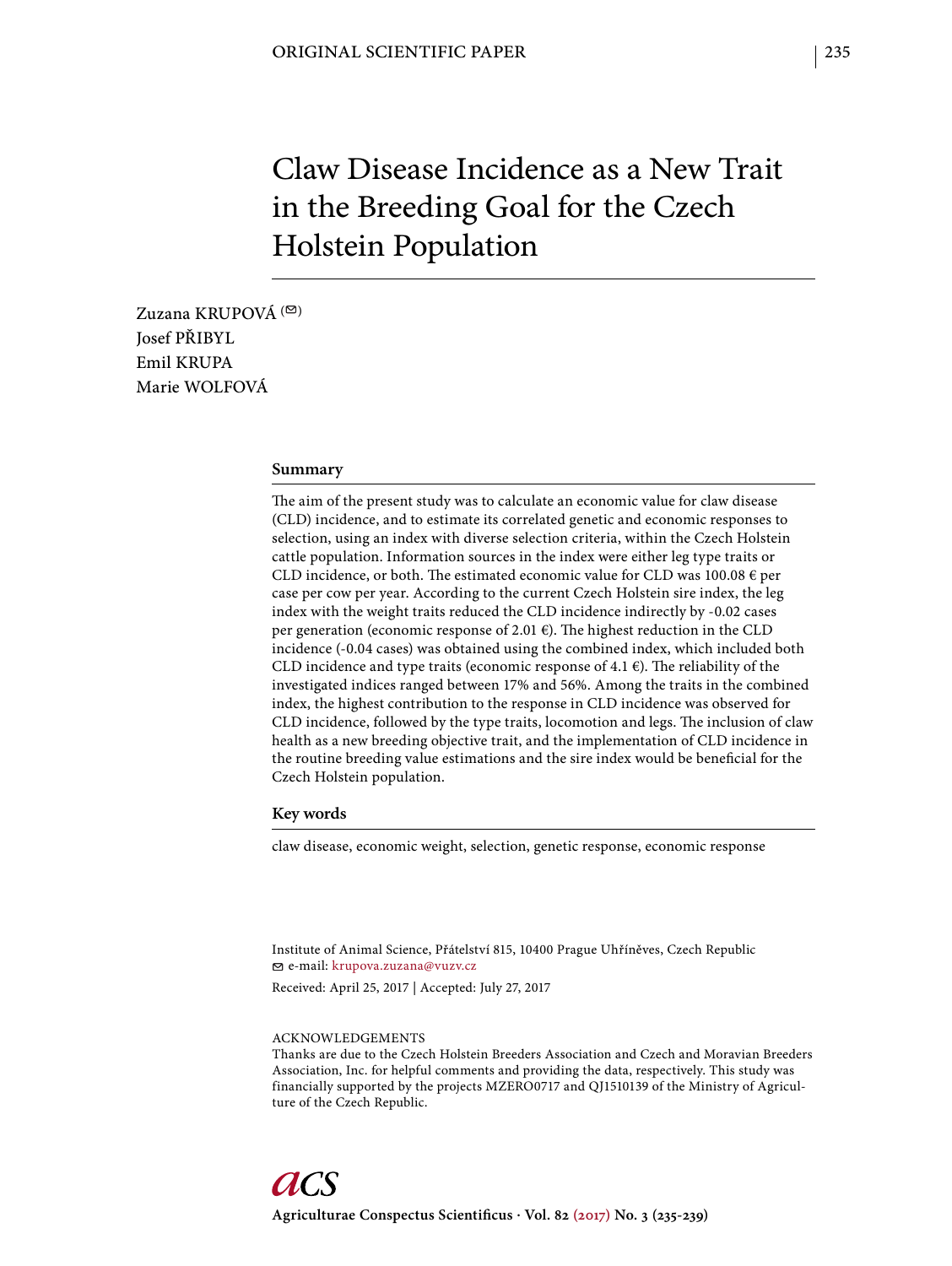### **Introduction**

The primary attention in animal breeding in Europe has partly turned away from increasing production and towards improving functional traits such as reproduction, longevity, and health. In addition to mastitis, claw diseases (CLDs) have a substantial impact on animal welfare and the economics of cattle production. The presence of genetic variation for the resistance of cows to a disease opens up new possibilities for using genetic selection to lower the incidence of that disease (Bicalho and Oikonomou, 2013). Therefore, incorporation of these traits into selection is generally recommended (Philipsson and Lindhé, 2003; Stott et al., 2005). Genetic correlations between claw diseases and feet and leg conformation traits range from low to moderate, and thus, feet and leg conformation traits are potentially useful indicators of claw health (van der Linde et al., 2010).

In many breeding programs, the breeding objective is expressed in economic terms and a selection index is constructed using the breeding objective and/or indicator traits. Inclusion of CLD incidence into a breeding objective requires the estimation of the economic value (EV) for this trait. Krupová et al. (2016) estimated the EV for CLD for dual-purpose cattle in Slovak Republic. However, for the Czech Holstein cattle population, CLD was not included in the suite of traits for which EVs were estimated by Wolfová et al. (2007). According to Holstein Cattle Breeders Association of the Czech Republic (personal communication), the average incidence rate of CLD is one case per cow per lactation. Currently, claw health is not included in the breeding objectives for the Czech cattle populations. However, breeding values (EBVs) for some leg type traits are routinely estimated and considered in the selection index of Holstein sires (SIH), with a relative weight of 12.5% (Plemdat, 2017).

The aim of the present study was to calculate an economic value for CLD incidence, and to estimate its correlated genetic and economic responses to selection, using an index with diverse selection criteria, within the Czech Holstein cattle population.

#### **Material and methods**

## **Calculation of economic value for CLD incidence**

Claw disease incidence was defined as the number of CLD cases per cow per year at risk. The marginal EV of CLD incidence  $(ev_{CLD})$  was calculated as the partial derivative of the profit function with respect to the trait:

$$
ev_{CLD} = \frac{\partial TP}{\partial TV_{CLD}}\Big|_{TV_{CLD} = TV_{CLD_{av}}}
$$

where  $TV_{CLD}$  is the value of CLD incidence,  $TV_{CLDav}$  is the mean CLD incidence within the population, and *TP* is the present value of the total profit per cow per year, which was calculated as the difference between the total revenues and total costs, all discounted to the date of calving with a discount rate of 2%. The base parameters for calculating the EV of CLD incidence are given in Table 1. The losses from discarded milk per cow per year were calculated from the lactation curves and the fractions of cows treated with antibiotics in partial lactations, as well as the milk price. The principles used for calculating the revenues and costs, the present value of profit, and economic

| Table 1. Basic parameters in the calculation of the economic |  |  |
|--------------------------------------------------------------|--|--|
| value for claw disease (CLD)                                 |  |  |

For both treatments, with and without antibiotics. <sup>2</sup>CLD incidence. <sup>3</sup>Expressed as a fraction of all CLD cases per cow per year during dif <sup>3</sup>Expressed as a fraction of all CLD cases per cow per year during different lactations. <sup>4</sup> Averaged over all lactations. <sup>5</sup> Milk with 3.80% fat and 3.34% protein.

values of traits in cattle production systems have been described by Wolfová et al. (2007) and are provided in the manual of the program package ECOWEIGHT (Wolf et al., 2013). The details for the calculation of EV for CLD have been given by Krupová et al. (2016). The program EWDC from the program package ECOWEIGHT, Part I (Wolf et al., 2013), was used to model the Czech dairy Holstein production system and to calculate the EV for CLD incidence.

## **Calculation of response in CLD incidence to selection on health sub-index**

The trait CLD incidence alone was included in the breeding objective for improving cow claw health. Selection criteria in the complete health index were breeding values for CLD incidence and the four traits currently included in the sub-index "legs" of the Holstein sire selection index SIH: rear leg rear view (RLRV), foot angle (FA), locomotion (LOC), and legs (LEGS). In addition to the complete health indices (Indices 3A and 3B), the incomplete indices with either only CLD incidence (Indices 2A and 2B) or only leg traits (Indices 1A and 1B) were also investigated. The coefficients for the traits in selection indices and the appropriate selection response were calculated using the general principles of the selection index theory, which are universally available in the literature.

Altogether, six variants of selection indices were investigated:

1A: Index with the four leg traits, with coefficient *b* used in the leg sub-index of SIH, namely,

 $I = RLRV + 3 \times FA + LOC + 5 \times LEGS.$ 

1B: Index with the four leg traits, with coefficient *b* calculated to maximise the response in breeding objective (i.e. to minimise the CLD incidence)

 $I = RLRV + 3 \times FA + 56 \times LOC + 41 \times LEGS$ .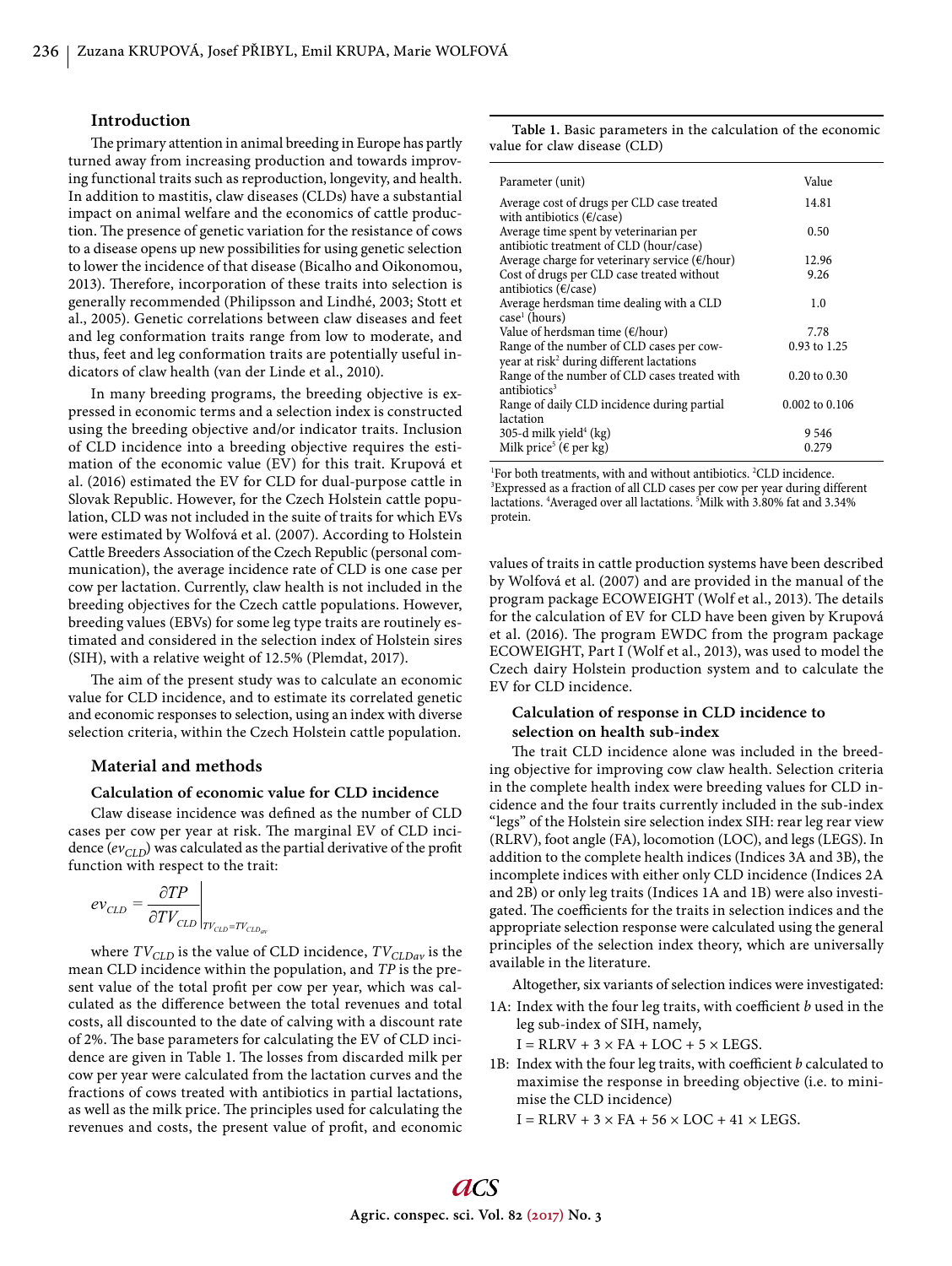| Table 2. Genetic correlations among CLD incidence and four leg traits in the $SH1$ |       |             |       |       |      |  |  |
|------------------------------------------------------------------------------------|-------|-------------|-------|-------|------|--|--|
| Trait                                                                              | CLD   | <b>RLRV</b> | FA    | LOC.  | LEGS |  |  |
| <b>CLD</b>                                                                         |       |             |       |       |      |  |  |
| <b>RLRV</b>                                                                        | 0.230 |             |       |       |      |  |  |
| FA                                                                                 | 0.180 | 0.277       |       |       |      |  |  |
| LOC                                                                                | 0.510 | 0.392       | 0.237 |       |      |  |  |
| <b>LEGS</b>                                                                        | 0.440 | 0.641       | 0.673 | 0.587 |      |  |  |

<sup>1</sup>Czech Holstein sire index; CLD - claw disease, RLRV - rear leg rear view, FA - foot angle, LOC - locomotion, LEGS - legs. Source: own calculation and van der Linde et al. (2010)

- 2A: Index with CLD incidence only, assuming a 20% reliability of the EBV for this trait.
- 2B: Index with CLD incidence only, assuming a 50% reliability of the EBV for this trait.
- 3A: Complete index with the four leg traits and CLD incidence, assuming a 20% reliability of the EBV for CLD incidence  $I = 57 \times CLD + RLRV + FA + 24 \times LOC + 17 \times LEGS.$
- 3B: Complete index with the four leg traits and CLD incidence, assuming a 50% reliability of the EBV for CLD incidence  $I = 68 \times CLD + RLRV + FA + 17 \times LOC + 13 \times LEGS$

Genetic correlations among the leg traits were calculated using the data provided by the Czech and Moravian Breeders Association. Genetic parameters for the CLD incidence were obtained from van der Linde et al. (2010), or were based on own calculations (see in Table 2). The phenotypic mean and the genetic standard deviation for CLD incidence were set as 1.00 and 0.054 cases per cow per year, respectively. The reliability of the breeding value estimate for type traits was 0.70 for all calculations. A standardised selection intensity of 1.0 was assumed while calculating the selection response in CLD incidence per generation. The economic response was obtained by multiplying the selection response in CLD incidence with the economic value of this trait.

# **Results and discussion**

The EV for the CLD incidence in the Czech Holstein cattle was -100.08 € per case per cow per year. From these total economic losses, about 76% came from reduced revenues due to discarded milk and 7% from the costs for drugs and veterinary service, whenever antibiotics were used. The impact of claw diseases on the other, simultaneously included traits in the complex breeding objectives for Czech Holstein cattle (i.e. milk yield, reproductive traits, and cow longevity) was not considered during the EV calculation for CLD incidence, to avoid double counting.

According to earlier studies (e.g. Kargo et al., 2014), the EV of CLD incidence is mainly affected by the losses in milk yield (reduced production and discarded milk after antibiotic treatment) and the costs for drugs and veterinarian services related to claw diseases (treatments both with and without antibiotics).

Similar to the results of our study, Enting et al. (1997) estimated an EV of 104 €/case for CLD incidence (clinical lameness) for the dairy cattle in Netherlands. For Holstein and Red dairy cattle populations in Nordic countries (Kargo et al., 2014), a higher EV than in our study was estimated for CLD incidence

(ranging from 155 to 188  $\epsilon$  per case). The reason for this difference could be the higher veterinary costs (75 to 90  $\epsilon$  per case) and longer veterinarian time (1.43 to 1.87 hours) spent per case in Nordic countries compared with the Czech Republic (compare these values in Table 1). On the other hand, financial losses associated with discarded milk, due to the antibiotic treatment of cows, have not been mentioned in the Nordic study, and thus, it can be assumed that they were not considered in the EV calculation for CLD incidence. For an extensively farmed Slovak dairy cattle population with low milk yield (4473 kg per cow per lactation), a low EV of CLD incidence was obtained (-26.73 € per case per cow per year; Krupová et al., 2016), because of the lower prevalence of this disease in cows with regular access to pasture (0.26 cases per cow per year) and lower costs of drugs (10.05  $\epsilon$  per case treated with antibiotics). The Czech Holstein is an intensively farmed cattle breed with high selection pressure on the milk yield. Clinical mastitis is the only health trait included into the current breeding objectives of this breed and the somatic cell score is the only selection criterion included in the Holstein sire index.

Selection responses in the CLD incidence (per standardised selection differential and per generation) on the selection criteria specified in each of the six selection indices are summarised in Table 3. For all these indices, the selection response was negative, ranging from -0.020 to -0.041 CLD cases per cow per year. The appropriate economic response (i.e. saving costs and increasing profit) varied from 2.01  $\epsilon$  to 4.06  $\epsilon$  per cow per year. Among the evaluated indices, the lowest annual selection response was found for the actual leg index (index 1A). Nevertheless, selection on this index would cause a correlated response in the CLD incidence as well, and thus, it could improve the claw health. Direct selection, based only on the EBV for CLD incidence (indices 2A and 2B), would reduce the CLD incidence with a slightly higher intensity, e.g. the response in the CLD incidence increased from -0.026 to -0.038 cases per cow per year, when comparing indices 1B and 2B. Using the complete selection index with CLD incidence and type traits, the annual selection response doubled (to -0.041 CLD cases) in comparison with the actual leg index. A similar response (-0.041 cases per generation) was estimated for the German Holstein population (Koenig et al., 2005), when foot angle was the only index information source. A higher response was reported when the claw disease, sole ulcer, was added to the index (-0.124 cases per cow per year and per generation).

The annual selection response for several CLDs in Dutch Holstein population (van der Linde et al., 2010) varied from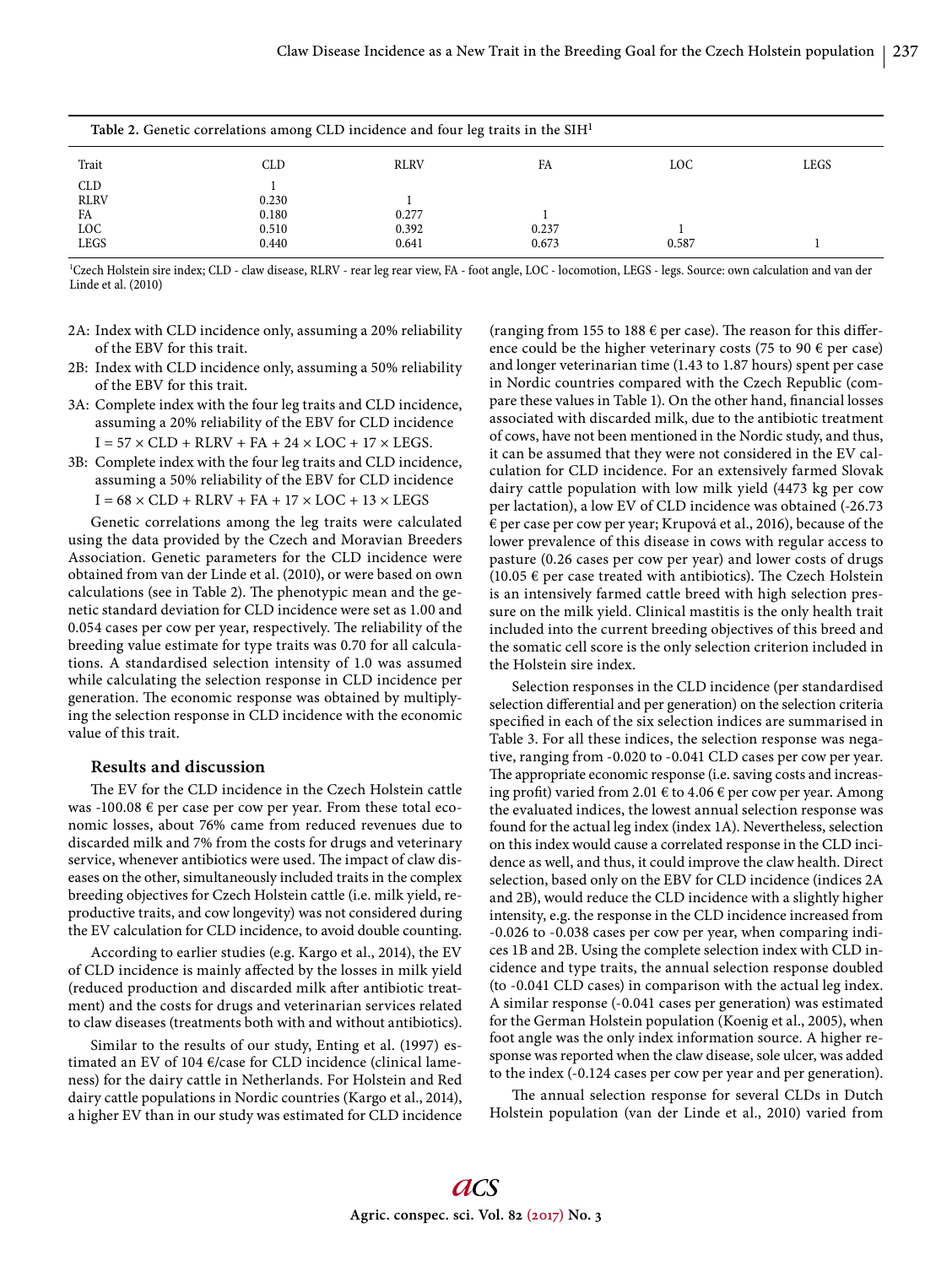| Table 3. Selection response $(SR)^1$ in the claw disease (CLD) incidence to sire selection on different indices |                                                |                                      |                                                 |                          |  |  |  |
|-----------------------------------------------------------------------------------------------------------------|------------------------------------------------|--------------------------------------|-------------------------------------------------|--------------------------|--|--|--|
| Index <sup>2</sup>                                                                                              | Reliability of EBV <sup>3</sup> for CLD<br>(%) | Natural SR<br>(CLD cases per cow/yr) | Economic value of SR<br>$(\epsilon$ per cow/yr) | Index reliability<br>(%) |  |  |  |
| 1A                                                                                                              |                                                | $-0.020$                             | 2.01                                            |                          |  |  |  |
| 1B                                                                                                              |                                                | $-0.026$                             | 2.57                                            | 23                       |  |  |  |
| 2A                                                                                                              | 20                                             | $-0.024$                             | 2.42                                            | 20                       |  |  |  |
| 2B                                                                                                              | 50                                             | $-0.038$                             | 3.82                                            | 50                       |  |  |  |
| 3A                                                                                                              | 20                                             | $-0.032$                             | 3.21                                            | 35                       |  |  |  |
| 3B                                                                                                              | 50                                             | $-0.041$                             | 4.06                                            | 56                       |  |  |  |

<sup>&</sup>lt;sup>1</sup>SR expressed per standardised selection differential. <sup>2</sup>Indices include: 1 = leg traits only, 2 = CLD incidence only, 3 = both leg traits and CLD incidence. For a greater description of the indices, please see Material and methods. 3Reliability of breeding values (EBV) for the type traits was set to 0.70 in all index variants.



**Figure 1.**  Contribution of index traits<sup>1</sup>  $(\%)$ to the selection response in CLD incidence (1 CLD - claw disease, RLRV - rear leg rear view, FA - foot angle, LOC - locomotion, LEGS legs. Selection indices include:  $1 = \text{leg traits only}, 2 = \text{CLD}$ incidence only,  $3 =$  both leg traits and CLD incidence. For a greater description of indices, please see Material and methods.)

0.0 to -0.005 cases of illness, when using an index with only the leg conformation traits, and was up to -0.007 cases, when the CLDs were included as information sources in the index. However, these responses refer to a period of one year, whereas our values refer to one generation. The index with only leg conformation traits yielded a reliability value of 24%, whereas the index with both CLD and leg traits had a reliability of 59% in the above-mentioned study. Similar results were obtained in our study (Table 3). The reliability values for the optimised leg index (1B) and complete index (3B) were 23% and 56%, respectively. The lowest index reliability (17%) was obtained when the actual weighing of leg traits in the SIH was incorporated in our health index (index 1A), showing that this weighing should be re-evaluated to improve the response in terms of CLD incidence.

The contributions of the traits in the specific indices to the response in CLD incidence are shown in Figure 1. The lowest contribution to the response (less than 0.2%) was observed for the conformation traits RLRV and FA, when calculating the selection criterion coefficients that maximise the response to the selection objective. The most important selection criterion among the leg conformation traits was LOC, which had a 74% contribution to the response, when CLD incidence was not included in the index; a 29% contribution was obtained when CLD incidence was included with a low EBV reliability of 20%. The CLD incidence in the complete health index (3B) contributed to 91% of the response, when the reliability of EBV for CLD incidence was 50%.

## **Conclusion**

The current selection for leg traits reduces the CLD incidence indirectly. The joint inclusion of health and type traits in the claw health index is expected to have a favourable impact on the selection response in CLD incidence and on the index reliability. Apart from the CLD incidence, two type traits, locomotion and legs, were found to be the most important sources of information in the health index. The inclusion of claw health as a new breeding objective trait and the implementation of CLD incidence in the routine breeding value estimations and in the sire index would be beneficial for the Czech Holstein population. However, first, the genetic parameters of CLD, including genetic correlations to type traits, need to be estimated.

## **References**

- Bicalho R.C. and Oikonomou G. (2013). Control and prevention of lameness associated with claw lesions in dairy cows, Livest Sci 156: 96-105.
- Enting H., Kooij D., Dijkhuizen A.A., Huirne R.B.M. and Nordhuizen-Stassen E. N. (1997). Economic losses due to clinical lameness in dairy cattle. Livest. Prod. Sci. 49: 259–267.
- Kargo M., Hjortø L., Toivonen M., Eriksson J.A., Aamand G.P. and Pedersen J. (2014). Economic basis for the nordic total merit Index. J Dairy Sci 97: 7879-7888.
- Koenig S., Sharifi A.R., Wentrot H., Landmann D., Eise M. and Simianer H. (2005). Genetic parameters of claw and foot disorders estimated with logistic models. J Dairy Sci 88: 3316-3325.